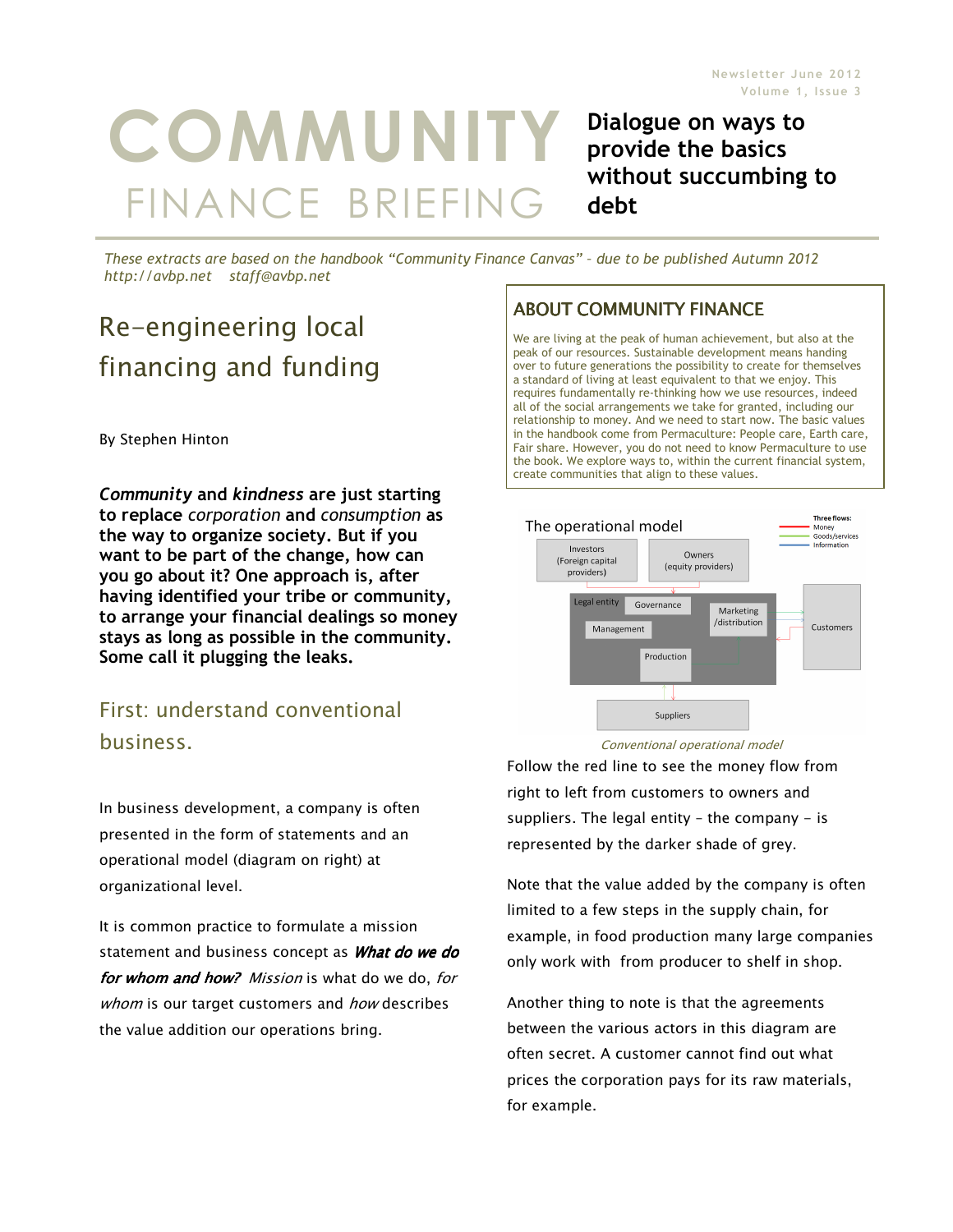The company is also a hierarchy. This diagram represents a common model but there are many others.



And starting up a business is often described in well-known steps, too.

- 1. Have a business idea
- 2. Find finance
- 3. Test the idea
- 4. Market it
- 5. Distribute, deliver, sell

## BUT: the company that has your best interests at heart is the one you own

But suppose we want to design our financial dealings in another way? The community finance approach, sometimes called the financial permaculture approach, describes What we can do for each other and how.

What we can do is often formulated in terms of security and resilience, rather than in the service we can provide. Rather than "deliver the freshest food from all over the world to your

door" it could be "ensure the supply of fresh food from locally grown sources."

We do not describe target customers. Rather, we identify people and organizations that will form part of an eco-system of collaborating entities. And they will be part of the organization from the beginning, not at the end of a marketing campaign.

How describes the value added provided by each entity. If the community aims to take control of its ecological footprint, then these chains will stretch from soil to soil and/or from rain to watercourse.

## The legal entity is ecosystem of collaborating of entities

However, the operation model is still useful as a tool to describe the financial flows in the community finance approach.



In this case, the legal entity is everything within the dotted line in the diagram above.

Customers and suppliers are now part of the organisation.

Let us break down how a community can design its finances in this way: firstly the entities need to be identified and to write contracts with each other, transparently. This mosaic of contracts is